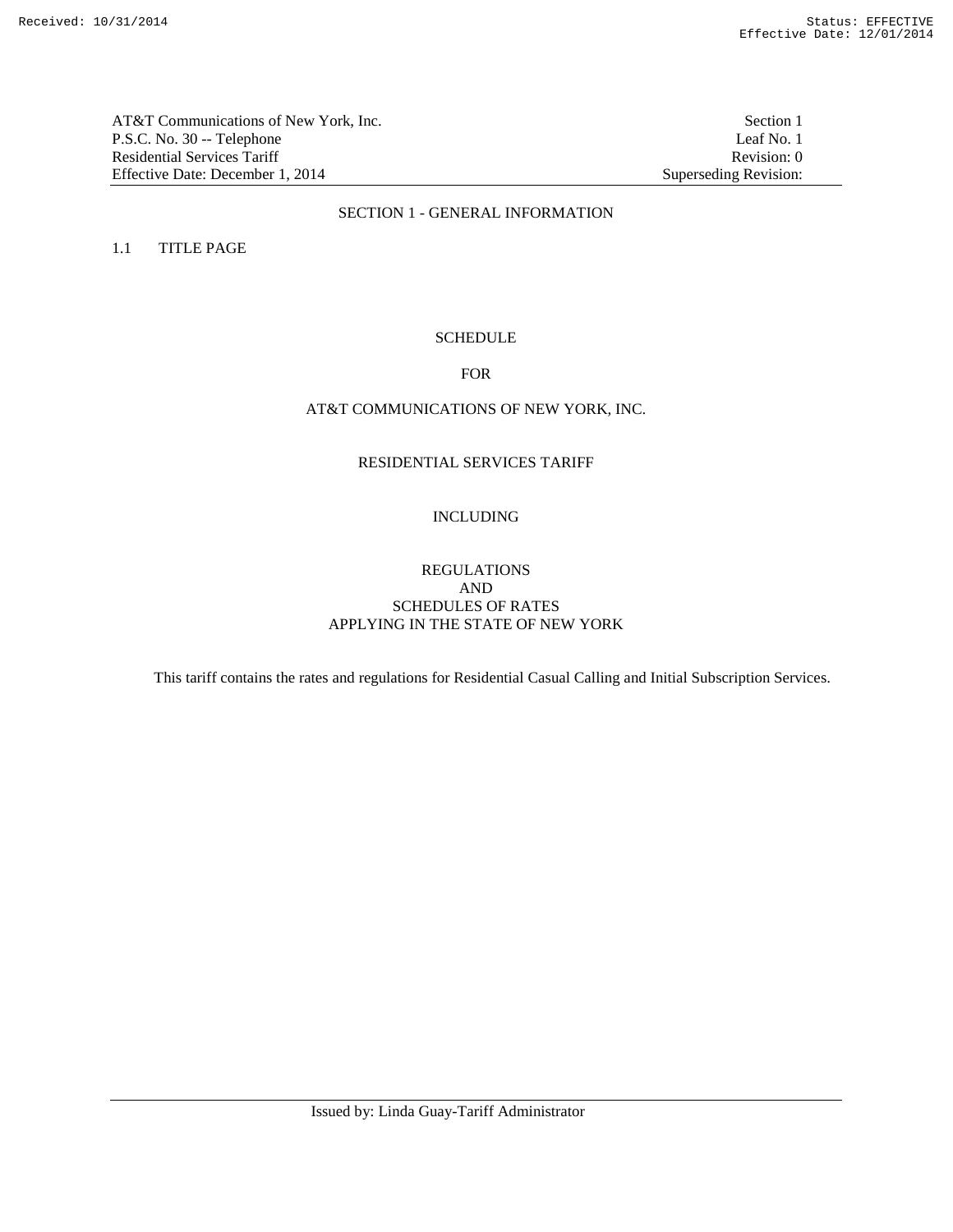| AT&T Communications of New York. Inc. | Section 1             |
|---------------------------------------|-----------------------|
| P.S.C. No. 30 -- Telephone            | Leaf No. 2            |
| Residential Services Tariff           | Revision: 0           |
| Effective Date: December 1, 2014      | Superseding Revision: |

### SECTION 1 - GENERAL INFORMATION

### 1.2 TARIFF INFORMATION

### A. TARIFF FORMAT

1. Explanation of Symbols - Coding Of Tariff Revisions

 Revisions to this tariff are coded through the use of symbols. These symbols appear in the right hand margin of the page. The symbols and their meanings are:

- C to signify changed regulation or rate.
- to signify a change in text but no change in rate or regulation.
- T to signify a change in tex<br>N to signify new material.
- D to signify deleted material.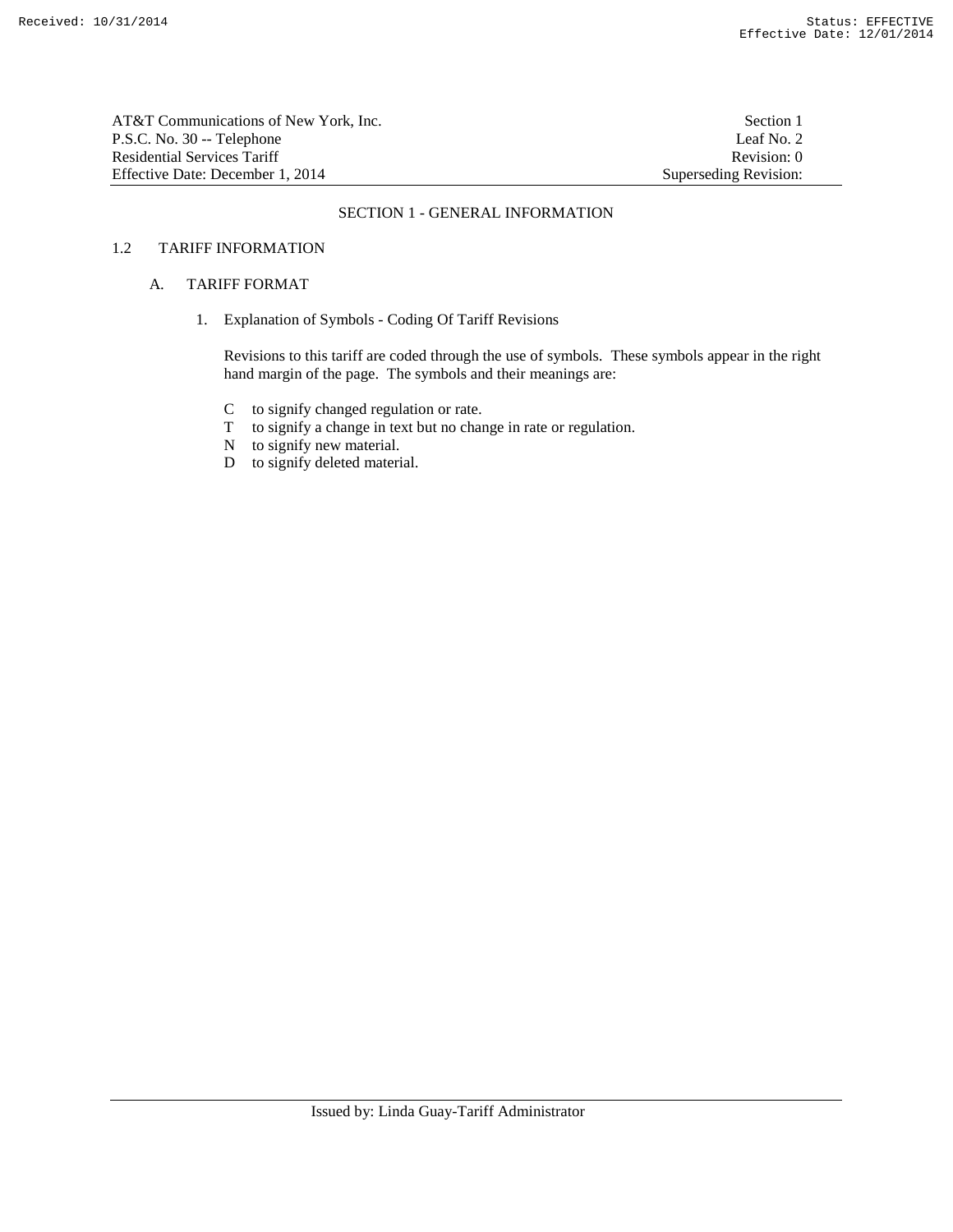| AT&T Communications of New York, Inc. | Section 1             |
|---------------------------------------|-----------------------|
| P.S.C. No. 30 -- Telephone            | Leaf No. 3            |
| Residential Services Tariff           | Revision: 0           |
| Effective Date: December 1, 2014      | Superseding Revision: |

# SECTION 1 - GENERAL INFORMATION

# 1.3 TABLE OF CONTENTS

| Section | Description                         | Leaf     |
|---------|-------------------------------------|----------|
|         | General Information                 | 1 - 4    |
|         | <b>General Regulations</b>          | $1 - 20$ |
|         | <b>Casual Calling Service</b>       | $1 - 6$  |
|         | <b>Initial Subscription Service</b> | $1 - 2$  |
|         | Price List                          | $1 - 3$  |
|         | GRT                                 |          |